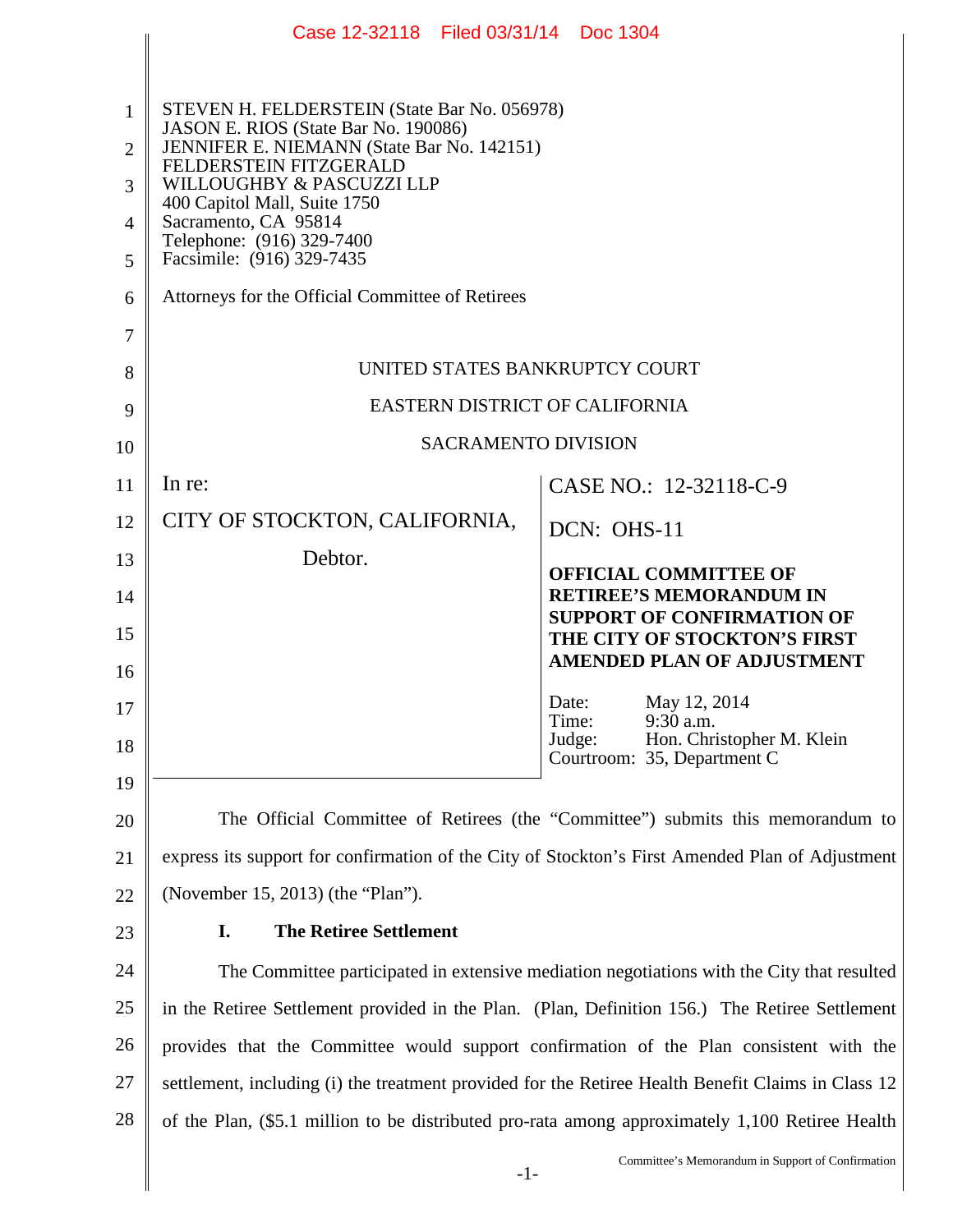Benefit Claims totaling approximately \$545,000,000, resulting in a percentage distribution of approximately 0.935% of each Retiree Health Benefit Claim)<sup>1</sup> and (ii) the unimpairment of retirees pension benefits as CalPERS Pension Plan Participants as provided in Class 15 of the Plan.

5 6 7 8 9 10 11 12 13 14 15 16 17 18 19 20 21 The Committee supports confirmation of the Plan even though the Retiree Health Benefit Claimants stand to lose hundreds of millions of dollars in health benefit coverage that was earned and promised to them over many years of dedicated service and the retirees will receive less than the cost of premiums for one year for replacement health insurance coverage for most retirees on account of their Retiree Health Benefit Claims. (See www.coveredca.com\shopandcompare\.) The retirees will retain their rights to their pensions as unimpaired under the Plan, as there are substantial justifications for doing so. For example, even assuming that pension rights could be modified, a substantial amount of the City's pension obligations to retirees on account of their pension rights have already been funded and, unlike the City's self-funded health benefits, the City's pensions obligations involve substantial rights and obligations with a third party, CalPERS. Thus, the retirees' retention of their pensions should not obscure the real and substantial magnitude of the retirees' losses from confirmation of the Plan. That being said, the Committee supports confirmation of the Plan due to the reality of the City's financial circumstances, notwithstanding the substantial sacrifices and losses of retirees that will result from the Plan as a necessary solution to the City's financial troubles. And the City's retirees agree. The Retirees have voted overwhelmingly to accept the plan. (Decl. of Catherine Nownes-Whitaker Regarding Tabulation and Certification of Ballots, Dkt. No. 1268.)

22

23

1

2

3

4

- **II. The Retiree Health Benefit Claims Should Not Be Discounted to Present Value**.
- 24 Franklin Fund wrongly asserts that the Retiree Health Benefit Claims must be discounted
- 25 to present value. (Franklin's Summary Objection, III(E)(1).)
- 26

///

<sup>27</sup> 28 <sup>1</sup> See Class 12 Treatment at Section IV(M)(2) of the Plan, Unsecured Claim Payout Percentage at Definition 185 of the Plan, and the City's Amended List of Creditors and Claims Pursuant to 11 U.S.C. §§ 924 and 925 (Retiree Health Benefit Claims) (Dkt. 1150).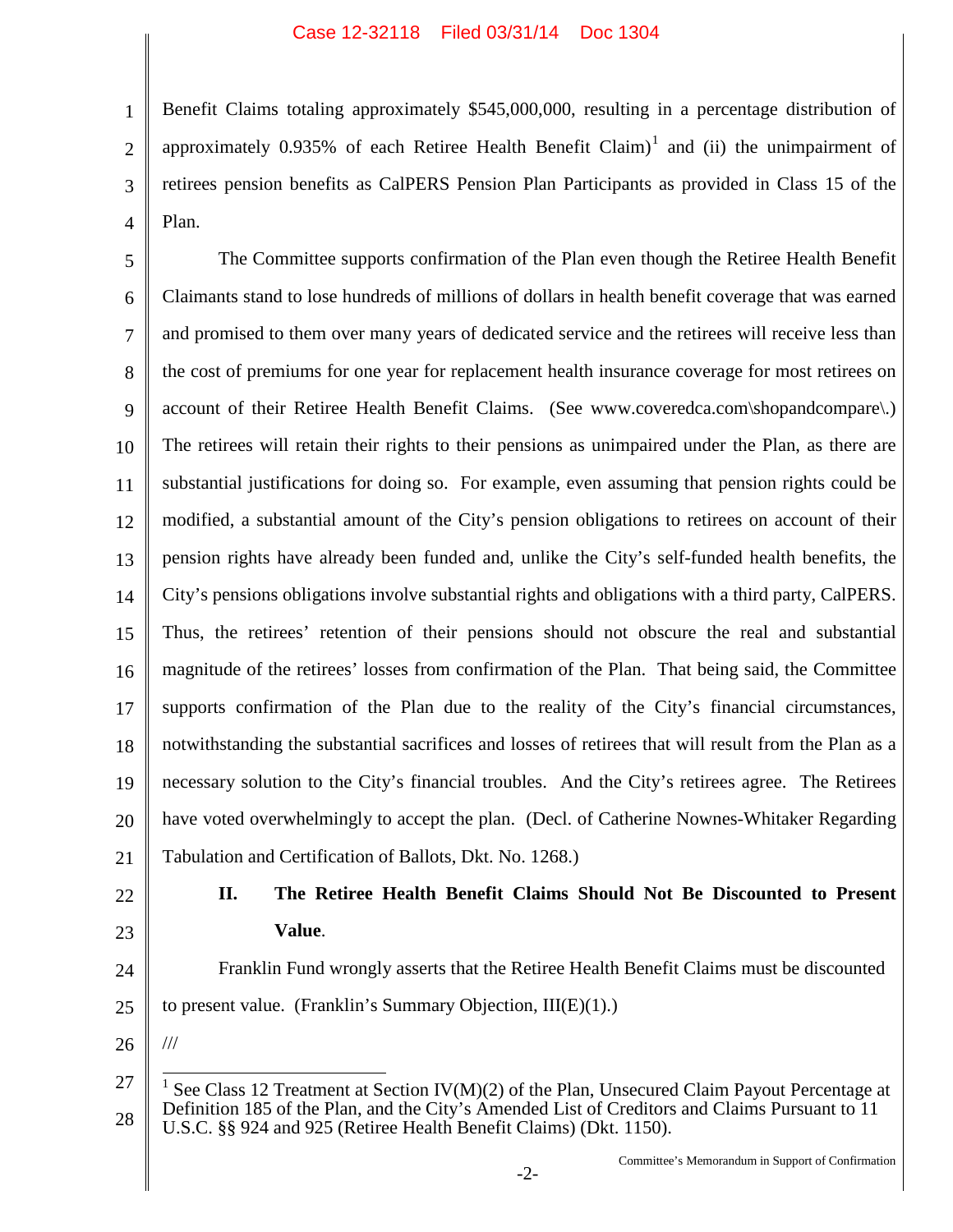## Case 12-32118 Filed 03/31/14 Doc 1304

1

2

3

4

5

6

7

First, the City's Amended List of Creditors and Claims Pursuant to 11 U.S.C. §§ 924 and 925 (Retiree Health Benefit Claims) (Dkt. 1150) schedules the Retiree Health Benefit Claims as undisputed. Pursuant to Bankruptcy Code Sections 501, 502(a), 924 and 925, these Retiree Health Benefit Claims are deemed allowed in the scheduled amount unless objections to the claims are filed. While the Committee, the City, and Franklin Fund continue to discuss the potential for Franklin Fund's objection to confirmation to proceed without the filing of 1,100 individual claim objections, no stipulation has yet been reached.

8 9 10 11 12 13 14 15 Second, Bankruptcy Code Section 502(b) provides for allowance of objected claims after notice and hearing in "the amount of such claim in lawful currency of the United States as of the filing date of the petition", subject to certain exceptions set forth in Section  $502(b)(1)$  through (9). As explained in *In re Oakwood Homes Corp*., 449 F.3d 588, 597 (3d Cir. 2006), "amount" means the accelerated amount of the claim as of the petition date without discounting to present value. In *In re Oakwood Homes*, the Court of Appeals upheld the objections of an indenture trustee for a group of bondholders to the discounting of the bondholders' claims to present value and held that the bondholders' claims should be allowed in the full accelerated amount of their claims.

16 17 18 19 20 21 22 23 24 25 26 27 28 Of course, as explained in *In re Oakwood*, the Bankruptcy Code does provide for discounting to present value in certain circumstances. For example, when determining the "value" of claims or payments, as opposed to the "allowance" of claims, the Bankruptcy Code calls for a present value determination. *Id*., *See e.g*. 11 U.S.C. §§ 1129(a)(7), (9), and (15); 1129(b)(2); 1173(a)(2); 1225(a)(4) and (5); 1325(a)(4) and (5); 1328(b)(2). The application of present value to determine "value" has long been established in the application of these sections. For example, when an undersecured creditor makes an 1111(b) election, the total payments required on account of the creditor's "allowed" claim must have a "value" of at least the present value of the creditor's interest in the collateral. *See In re Weinstein*, 227 B.R. 284, 294 (B.A.P.  $9<sup>th</sup>$  Cir. 1998). And the expressly provided exceptions in Section 502(b)(1) through (9) also include instances where the general rule of acceleration of the amount owed is not applied. Another instance where the Bankruptcy Code provides an exception to the general standard for acceleration of debt when allowing claims lies in the express exceptions set forth in Section 502.

-3- Committee's Memorandum in Support of Confirmation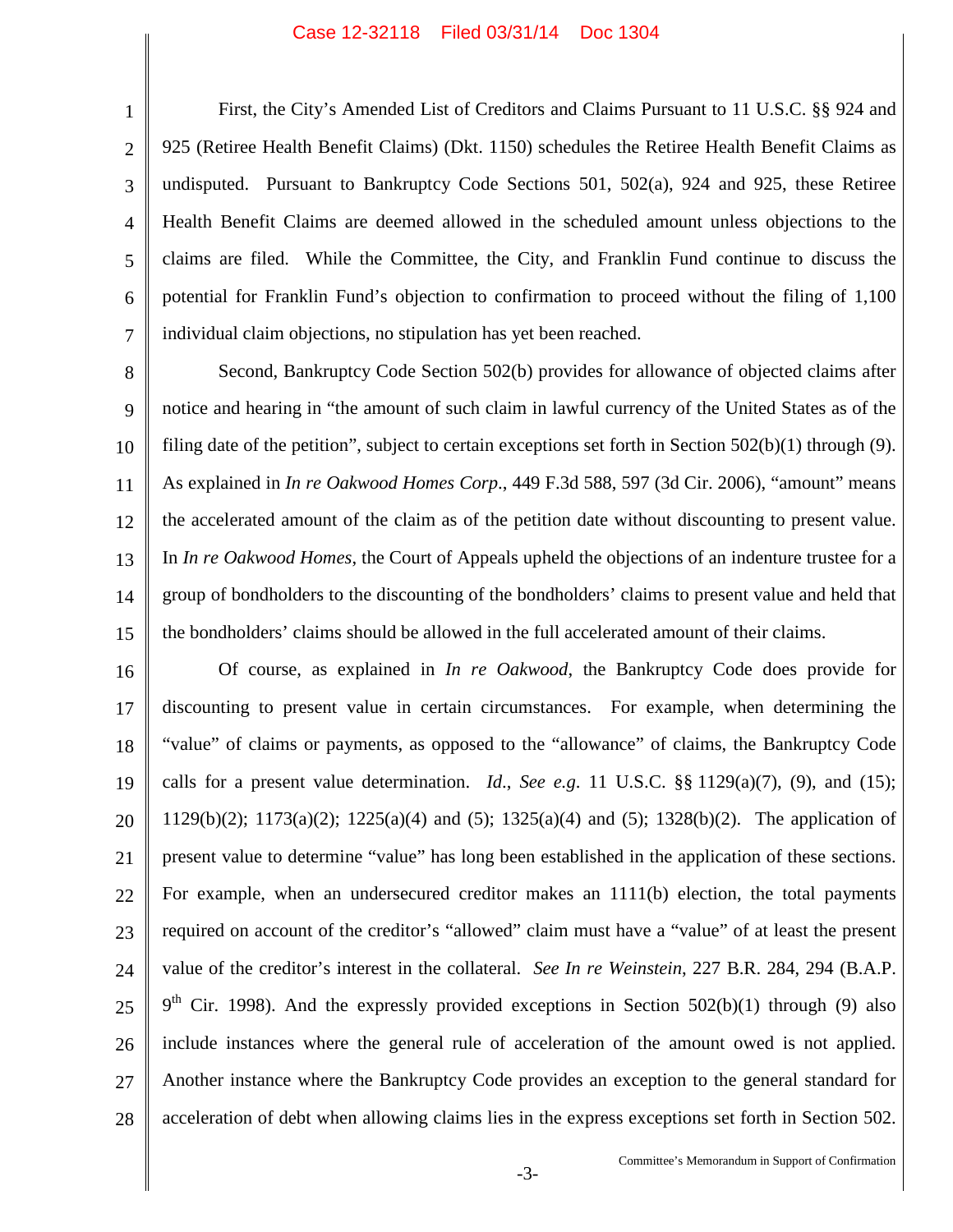## Case 12-32118 Filed 03/31/14 Doc 1304

1 2 3 4 5 6 7 8 9 10 11 12 13 14 15 For example, Section 502(b)(6) calculates a claim for damages resulting from termination of a real property lease "without acceleration", and 502(b)(7) provides for calculation of certain claims arising from termination of an employment contract "without acceleration." Thus, the Bankruptcy Code provides for present valuation where that discount is required (i.e. in the Sections providing for determination of "value" and the exceptions within Section 502) but no such provision is made for general allowance of claims, including the Retiree Health Benefit Claims. If Retiree Health Benefit Claims must be discounted to present value, then all claims must be discounted to present value, which would render meaningless the Bankruptcy Code's express provisions regarding the value of a claim and the exceptions included within Section 502(b). It would also result in a double discounting of claims since claims would be discounted to present value for allowance and then discounted to present value again when the code sections requiring valuation are applied. Accordingly, Franklin Fund's suggestion that Retiree Health Benefit Claims must be discounted to present value improperly expands the exceptions of Section 502(b), ignores the Code's distinction between allowance and valuation and improperly deflates the value of Retiree Health Benefit Claims.

16 17 18 19 20 21 22 23 24 25 26 27 The Committee acknowledges that *In re Oakwood*, involved an interest-bearing claim, which one could attempt to distinguish from the Retiree Health Benefit Claims. But there is no reason to treat the Retiree Health Benefit Claims differently. As recently explained by the Bankruptcy Court in *In re Gretag Imaging,* 485 B.R. 39, 46 (Bankr. D. Mass. 2013), allowance of non-interest bearing claims should not be made by a different set of rules and the reasons for allowing interest-bearing claims as provided in *In re Oakwood* applies equally to interest-bearing and non-interest-bearing claims. Moreover, to categorize the Retiree Health Benefit Claims as non-interest bearing claims would be a mistake since retirees would be entitled to interest on a judgment for damages for the loss of retiree health benefits outside of bankruptcy. Allowing Retiree Health Benefit Claims differently depending upon whether a prepetition judgment was obtained would be improper and superimpose different standards for allowing claims depending on the status of enforcement that is not provided in the Bankruptcy Code.

28

///